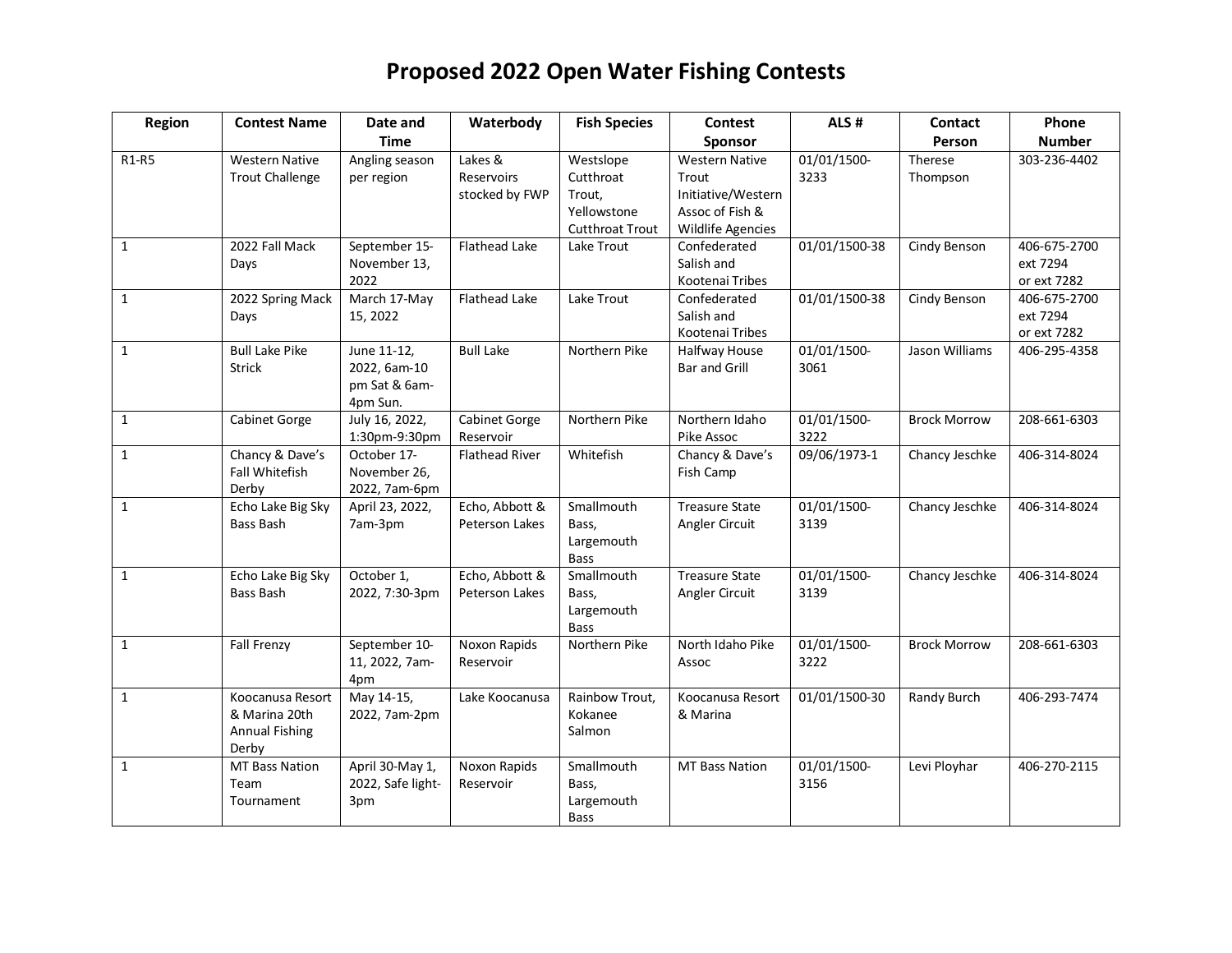| Region         | <b>Contest Name</b>                                | Date and                           | Waterbody                                                  | <b>Fish Species</b>                                    | Contest                                     | ALS#                | Contact               | Phone         |
|----------------|----------------------------------------------------|------------------------------------|------------------------------------------------------------|--------------------------------------------------------|---------------------------------------------|---------------------|-----------------------|---------------|
|                |                                                    | <b>Time</b>                        |                                                            |                                                        | Sponsor                                     |                     | Person                | <b>Number</b> |
| $\mathbf{1}$   | MT Bass Nation<br>Qualifier                        | June 4-5, 2022,<br>Safe light-3pm  | Noxon Rapids<br>Reservoir                                  | Smallmouth<br>Bass,<br>Largemouth<br><b>Bass</b>       | <b>MT Bass Nation</b>                       | 01/01/1500-<br>3156 | Levi Ployhar          | 406-270-2115  |
| $\mathbf{1}$   | Noxon Spring<br>Event                              | June 18, 2022,<br>7am-4pm          | Noxon Rapids<br>Reservoir                                  | Northern Pike                                          | North Idaho Pike<br>Assoc                   | 01/01/1500-<br>3222 | <b>Brock Morrow</b>   | 208-661-6303  |
| $\mathbf 1$    | NIPA Open                                          | October 1,<br>2022, 7am-<br>3:30pm | <b>Cabinet Gorge</b><br>Reservoir                          | Northern Pike                                          | North Idaho Pike<br>Assoc                   | 01/01/1500-<br>3222 | <b>Brock Morrow</b>   | 208-661-6303  |
| $\mathbf{1}$   | Pike Pursuit                                       | June 4-5, 2022,<br>6am-4-pm        | Upper, Middle,<br>Lower<br>Thompson<br>Lakes, Loon<br>Lake | Northern Pike                                          | Happy's Inn LLC                             | 01/01/1500-<br>2877 | Casey or Kris<br>Cole | 406-334-3783  |
| $\mathbf{1}$   | TBF/ABA Buddy<br>Series Qualifier<br>#1            | April 24, 2022,<br>7am-3pm         | Echo, Abbott &<br>Peterson Lakes                           | Smallmouth<br>Bass,<br>Largemouth<br><b>Bass</b>       | TBF of Montana                              | 01/01/1500-<br>3155 | Don Collins           | 406-261-3924  |
| $\mathbf{1}$   | TBF/ABA Buddy<br>Series Qualifier<br>#2            | May 7, 2022,<br>7am-3pm            | North end of<br>Flathead Lake,<br>River & sloughs          | Largemouth<br><b>Bass</b>                              | TBF of Montana                              | 01/01/1500-<br>3155 | Don Collins           | 406-261-3924  |
| $\mathbf{1}$   | TBF/ABA Buddy<br>Series Qualifier<br>#3            | May 21-22,<br>2022, 6am-3pm        | Noxon Rapids<br>Reservoir                                  | Smallmouth<br><b>Bass</b><br>Largemouth<br><b>Bass</b> | <b>TBF of Montana</b>                       | 01/01/1500-<br>3155 | Don Collins           | 406-261-3924  |
| $\mathbf{1}$   | TBF/ABA Buddy<br>Series Qualifier<br>#4            | August 6, 2022,<br>6am-3pm         | Lower & Middle<br>Thompson<br>Lakes                        | Largemouth<br><b>Bass</b>                              | <b>TBF of Montana</b>                       | 01/01/1500-<br>3155 | Don Collins           | 406-261-3924  |
| $\mathbf{1}$   | <b>TBF Draw Series</b><br>Qualifier                | August 20-21,<br>2022, 6am-3pm     | Noxon Rapids<br>Reservoir                                  | Smallmouth<br>Bass.<br>Largemouth<br><b>Bass</b>       | TBF of Montana                              | 01/01/1500-<br>3155 | Don Collins           | 406-261-3924  |
| $\mathbf{1}$   | Tri-State Open<br>Buddy<br>Tournament              | July 30-31,<br>2022, 6am-3pm       | Noxon Rapids<br>Reservoir                                  | Smallmouth<br>Bass.<br>Largemouth<br><b>Bass</b>       | Clark Fork<br>Anglers/TBF of<br>Montana/ABA | 01/01-1500-25       | Don Collins           | 406-261-3924  |
| $\overline{4}$ | Ackley Lake Club<br><b>Summer Fishing</b><br>Derby | June 4-5, 2022,<br>8am-6pm         | Ackley Lake                                                | Brown Trout,<br>Rainbow Trout,<br><b>Tiger Muskie</b>  | Ackley Lake Club                            | 01/01/1500-<br>3180 | Lewis Reedy           | 406-423-5645  |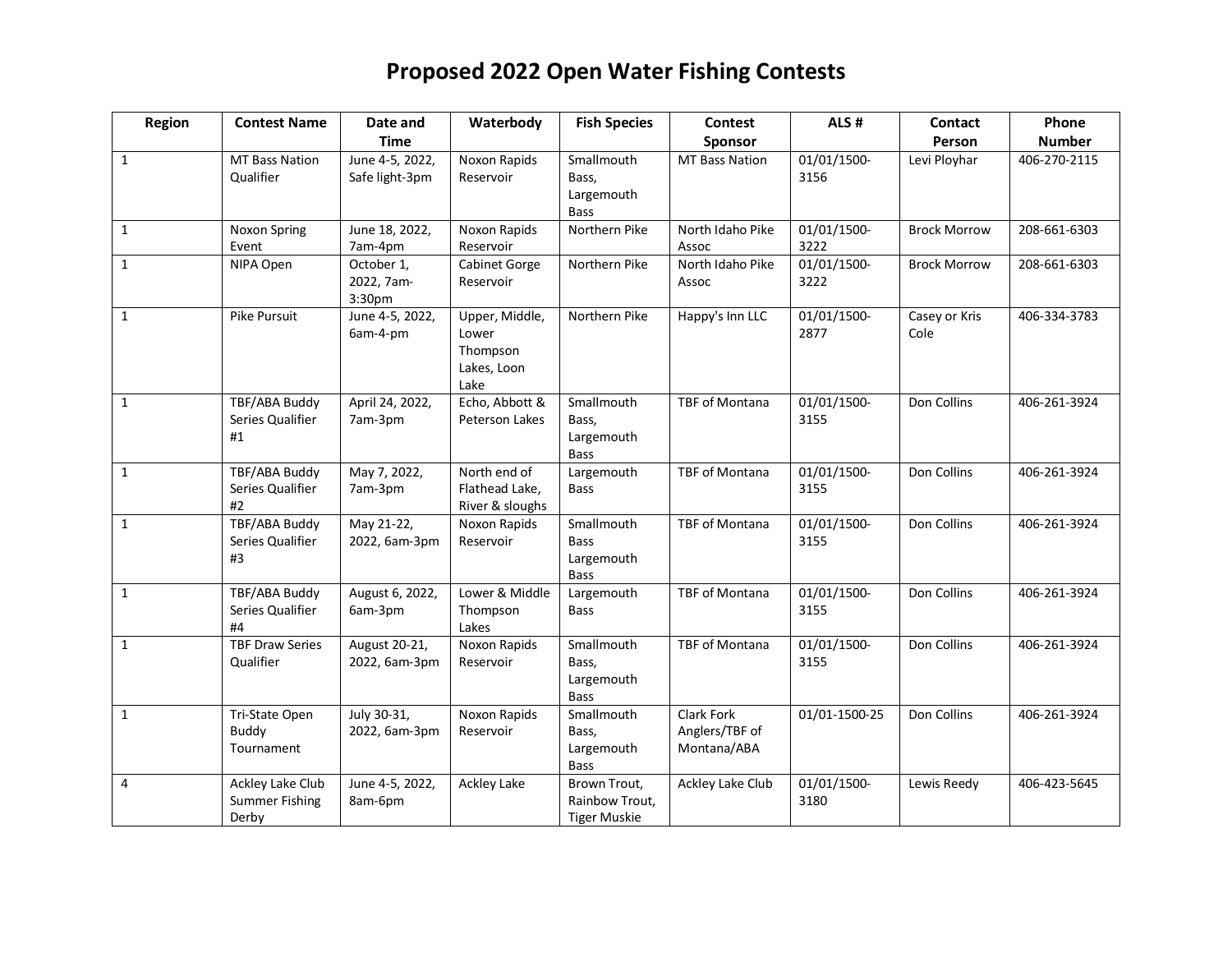| Region         | <b>Contest Name</b>                                                | Date and                          | Waterbody                                     | <b>Fish Species</b>                                                                                                            | Contest                                                                         | ALS#                | Contact                                              | Phone                              |
|----------------|--------------------------------------------------------------------|-----------------------------------|-----------------------------------------------|--------------------------------------------------------------------------------------------------------------------------------|---------------------------------------------------------------------------------|---------------------|------------------------------------------------------|------------------------------------|
|                |                                                                    | <b>Time</b>                       |                                               |                                                                                                                                | Sponsor                                                                         |                     | Person                                               | <b>Number</b>                      |
| 4              | <b>Broadwater Rod</b><br>& Gun Club<br><b>Walleye Derby</b>        | July 16, 2022,<br>8am-3pm         | Canyon Ferry<br>Reservoir                     | Walleye, Carp,<br>Northern Pike                                                                                                | <b>Broadwater Rod</b><br>& Gun Club                                             | 01/01/1500-20       | Debbie<br>Randolph or<br>Doug Breker                 | 406-451-6035<br>or<br>406-949-0070 |
| $\overline{4}$ | Canyon Ferry<br>Walleye Festival-<br>2022 Sunrise<br>Tournament    | June 25-26,<br>2022, 6am-3pm      | Canyon Ferry<br>Reservoir                     | Walleye, Carp,<br>Northern Pike                                                                                                | <b>Townsend Area</b><br>Chamber of<br>Commerce                                  | 01/01/1500-19       | <b>Tim Denton</b>                                    | 406-600-3473                       |
| 4              | Fort Benton<br><b>Spring Classic</b><br><b>Fishing Derby</b>       | May 21-2, 2022,<br>5pm-12am       | Missouri,<br>Marias &<br><b>Tenton Rivers</b> | Carp, Walleye,<br>Goldeye, Drum,<br>Shovelnose<br>Sturgeon,<br>Smallmouth<br>Bass, Northern<br>Pike, Catfish,<br>Perch, Burbot | Lehmans True<br>Value                                                           | 01/01/1500-<br>3224 | Dustin Lehman                                        | 406-799-6358                       |
| 4              | John Arnold<br>Walleye<br>Tournament                               | August 20,<br>2022, 8am-3pm       | Hauser Lake                                   | Walleye,<br>Northern Pike,<br><b>Yellow Perch</b>                                                                              | Upper Missouri<br>River Chapter of<br>Walleyes<br>Unlimited                     | 01/01/1500-47       | Troy Warburton                                       | 406-465-5639                       |
| 4              | Lewistown<br><b>Bowhunters</b><br><b>Association Carp</b><br>Quest | June 4, 2022,<br>First light-4pm  | Petrolia<br>Reservoir                         | Common Carp                                                                                                                    | Lewistown<br><b>Bowhunters</b><br>Assoc                                         | 01/01/1500-<br>3255 | Stephen LePage                                       | 406-535-5636                       |
| 4              | Lions Club<br>Father's Day Fish<br>Derby                           | June 19, 2022,<br>7am-3pm         | Newlan Creek<br>Reservoir                     | Brown Trout,<br>Rainbow Trout,<br>Kokanee<br>Salmon                                                                            | White Sulphur<br>Springs Lions Club                                             | 01/01/1500-49       | Gerald Zarr                                          | 406-547-3802                       |
| 4              | Montana<br><b>Bowhunters</b><br>Assoc. Carp Safari                 | June 11, 2022,<br>First light-3pm | Canyon Ferry<br>Reservoir                     | Carp                                                                                                                           | <b>MT Bowhunters</b><br>Assoc.                                                  | 01/01/1500-34       | Stephen LePage                                       | 406-535-5636                       |
| $\overline{4}$ | Tiber<br>Tournament                                                | July 16-17,<br>2022, 7am-4pm      | Lake Elwell<br>(Tiber<br>Reservoir)           | Walleye                                                                                                                        | $\overline{\text{W}}$ alleyes<br><b>Unlimited Great</b><br><b>Falls Chapter</b> | 01/01/1500-57       | Ray Cole                                             | 406-868-2028                       |
| 5              | 16th Annual<br>Yellowstone<br>Challenge                            | May 14, 2022,<br>10am-6pm         | Yellowstone<br>River                          | Channel Catfish                                                                                                                | Montana Catfish<br>Assoc                                                        | 01/01/1500-<br>2882 | <b>Brady Flaten</b>                                  | 406-230-1018                       |
| 5              | <b>Bighorn Carp</b><br>Tournament                                  | June 10, 2022,<br>10am-4pm        | Bighorn<br>Reservoir                          | Common Carp                                                                                                                    | <b>Bighorn River</b><br>Alliance                                                | 01/01/1500-<br>2942 | Anne Marie<br><b>Emery or Melissa</b><br>Lombardozzi | 406-534-2915                       |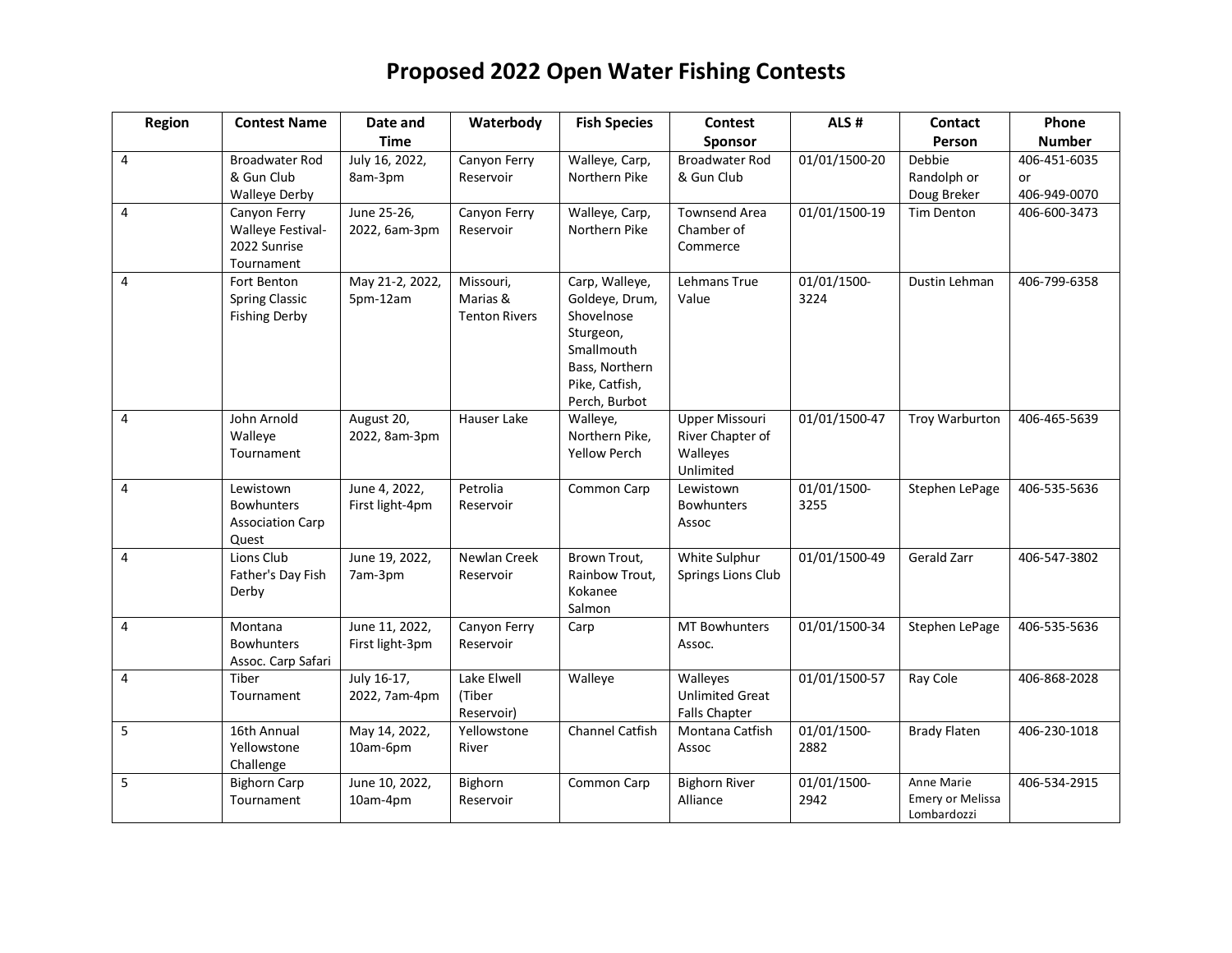| Region | <b>Contest Name</b>    | Date and               | Waterbody           | <b>Fish Species</b> | Contest                 | ALS#          | Contact                | Phone         |
|--------|------------------------|------------------------|---------------------|---------------------|-------------------------|---------------|------------------------|---------------|
|        |                        | <b>Time</b>            |                     |                     | Sponsor                 |               | Person                 | <b>Number</b> |
| 5      | <b>EMBA Club &amp;</b> | May 14, 2022,          | Bighorn             | Smallmouth          | Eastern Montana         | 01/01/1500-   | <b>Benny Wiles</b>     | 406-629-0812  |
|        | ABA Qualifier #1       | Safe light-4pm         | Reservoir           | <b>Bass</b>         | <b>Bass Anglers</b>     | 352           |                        |               |
| 5      | <b>EMBA Club &amp;</b> | June 4, 2022,          | Bighorn             | Smallmouth          | Eastern Montana         | 01/01/1500-   | <b>Benny Wiles</b>     | 406-629-0812  |
|        | ABA Qualifier #2       | Safe light-4pm         | Reservoir           | <b>Bass</b>         | <b>Bass Anglers</b>     | 352           |                        |               |
| 5      | <b>NBAA Qualifier</b>  | June 25-26.            | <b>Bighorn Lake</b> | Smallmouth          | <b>National Bass</b>    | 01/01/1500-   | <b>Richard Gilmore</b> | 406-208-0564  |
|        |                        | 2022, 6am-4pm          |                     | <b>Bass</b>         | Anglers Assoc.          | 3142          |                        |               |
| 6      | 22nd Annual            | July 16, 2022,         | Fort Peck           | Northern Pike,      | Walleyes                | 01/01/1500-23 | <b>Jill Meiers</b>     | 406-263-7553  |
|        | Women's Fishing        | 7am-3pm                | Reservoir           | Walleye,            | Unlimited               |               |                        |               |
|        | Contest                |                        |                     | Smallmouth          | Glasgow-Fort            |               |                        |               |
|        |                        |                        |                     | <b>Bass</b>         | Peck Chapter            |               |                        |               |
| 6      | 23rd Annual Milk       | June 4, 2022,          | <b>Milk River</b>   | Channel Catfish     | Montana Catfish         | 01/01/1500-   | <b>Brenner Flaten</b>  | 406-263-7909  |
|        | <b>River Catfish</b>   | 4pm-12am               |                     |                     | Assoc                   | 2882          |                        |               |
|        | Classic                |                        |                     |                     |                         |               |                        |               |
| 6      | 35th Annual MT         | July 7, 2022,          | Fort Peck           | Walleye,            | Glasgow Chamber         | 01/01/1500-59 | Lisa Koski             | 406-228-2222  |
|        | Governor's Cup         | Guys & Gals,           | Reservoir           | Northern Pike       | of Commerce             |               |                        |               |
|        | Walleye<br>Tournament  | 8am-12pm; July         |                     |                     |                         |               |                        |               |
|        |                        | 8-9, 2022, 7am-<br>4pm |                     |                     |                         |               |                        |               |
| 6      | <b>Crooked Creek</b>   | May 13-14,             | Fort Peck           | Walleye             | Walleyes                | 01/01/1500-   | James Craig or         | 406-366-6313  |
|        | <b>Walleye Classic</b> | 2022, 7am-5pm          | Reservoir           |                     | Unlimited               | 2941          | Tammy Pyrah            | or            |
|        |                        |                        |                     |                     | Crooked Creek           |               |                        | 406-366-0898  |
|        |                        |                        |                     |                     | Chapter                 |               |                        |               |
| 6      | Fishin' for the        | August 6, 2022,        | Fort Peck           | Walleye,            | Fishin' for the         | 01/01/1500-   | Jane Jarvis            | 406-485-2618  |
|        | Cure                   | 7am-3pm                | Reservoir           | Northern Pike,      | Cure                    | 449           |                        |               |
|        |                        |                        |                     | Smallmouth          |                         |               |                        |               |
|        |                        |                        |                     | <b>Bass</b>         |                         |               |                        |               |
| 6      | Fresno Challenge       | June 11-12,            | Fresno              | Walleye,            | Walleyes                | 01/01/1500-31 | <b>Steve Chvilicek</b> | 406-262-3199  |
|        |                        | 2022, 7am-4pm          | Reservoir           | Northern Pike       | <b>Unlimited Fresno</b> |               |                        |               |
|        |                        |                        |                     |                     | Chapter                 |               |                        |               |
| 6      | <b>Hell Creek</b>      | July 23-24,            | Fort Peck           | Walleye,            | Walleyes                | 01/01/1500-35 | Casey Thomas           | 406-977-2718  |
|        | Walleye                | 2022, 7am-3pm          | Reservoir           | Northern Pike       | Unlimited Jordan        |               |                        |               |
|        | Tournament             |                        |                     |                     | Chapter                 |               |                        |               |
| 6      | <b>Hell Creek</b>      | June 25, 2022,         | Fort Peck           | Walleye             | Walleyes                | 01/01/1500-35 | Tristan                | 406-853-2052  |
|        | Women's                | 7am-3pm                | Reservoir           |                     | Unlimited Jordan        |               | MacDonald or           | or            |
|        | Walleye                |                        |                     |                     | Chapter                 |               | Bethany Ryan           | 406-939-0976  |
|        | Tournament             |                        |                     |                     |                         |               |                        |               |
| 6      | Jerry Johnson          | April 30, 2022,        | Fort Peck           | Walleye,            | Walleyes                | 01/01/1500-35 | Clyde Phipps           | 406-977-2200  |
|        | <b>Memorial Tough</b>  | 8am-4pm                | Reservoir           | Northern Pike       | Unlimited Jordan        |               |                        |               |
|        | <b>Guy Tournament</b>  |                        |                     |                     | Chapter                 |               |                        |               |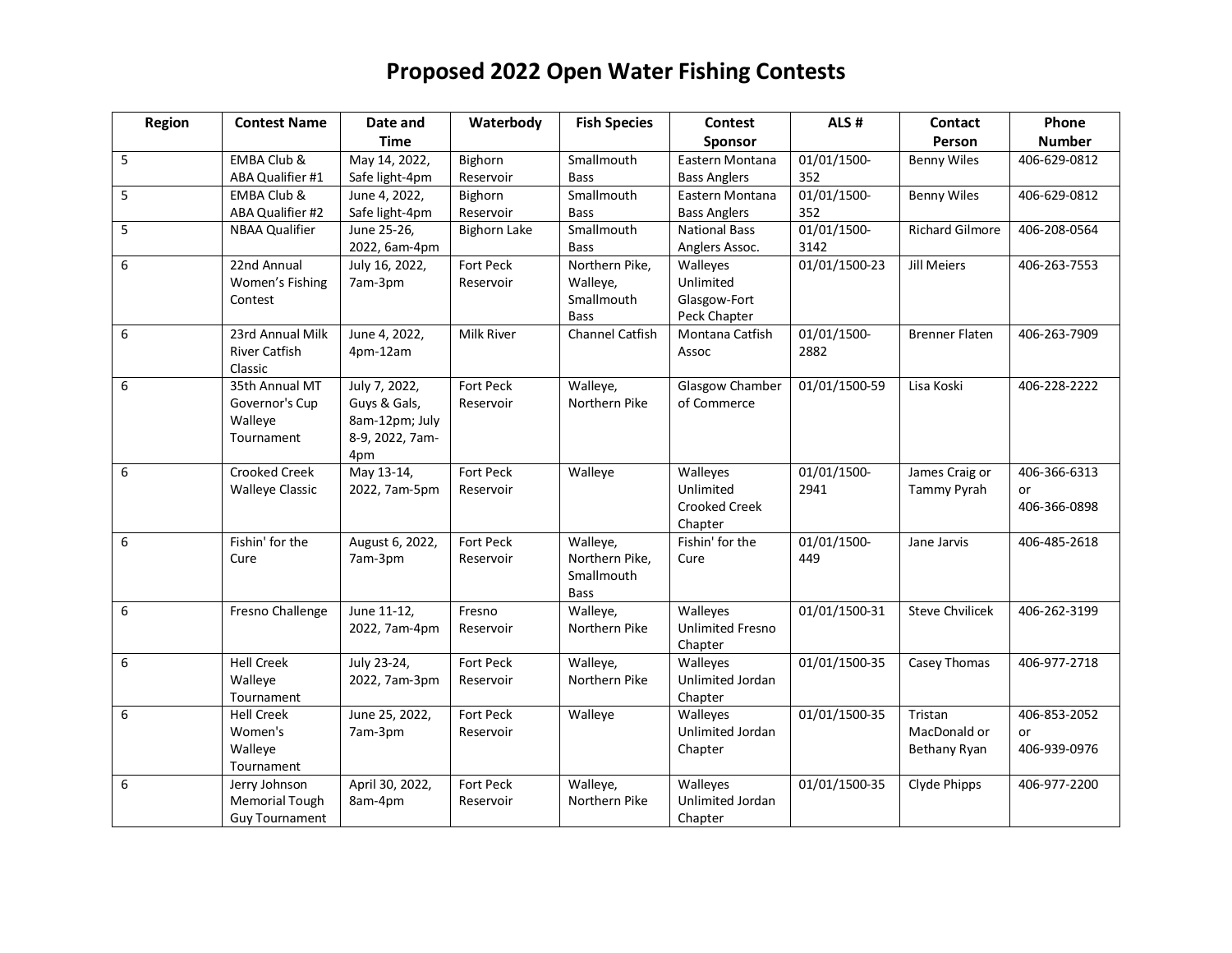| Region         | <b>Contest Name</b>                                        | Date and                                     | Waterbody                        | <b>Fish Species</b>                                     | <b>Contest</b>                                     | ALS#                | Contact                                         | Phone                              |
|----------------|------------------------------------------------------------|----------------------------------------------|----------------------------------|---------------------------------------------------------|----------------------------------------------------|---------------------|-------------------------------------------------|------------------------------------|
|                |                                                            | <b>Time</b>                                  |                                  |                                                         | Sponsor                                            |                     | Person                                          | <b>Number</b>                      |
| 6              | <b>MT Bass Nation</b><br>Qualifier                         | September 10-<br>11, 2022, safe<br>light-3pm | <b>Fort Peck</b><br>Reservoir    | Smallmouth<br><b>Bass</b>                               | <b>MT Bass Nation</b>                              | 01/01/1500-<br>3156 | Levi Ployhar                                    | 406-270-2115                       |
| 6              | <b>MT Pikemasters</b><br>Public<br>Tournament              | June 11-12,<br>2022, 7am-3pm                 | <b>Fort Peck</b><br>Reservoir    | Walleye,<br>Northern Pike,<br>Smallmouth<br><b>Bass</b> | Montana<br><b>Pikemasters</b>                      | 01/01/1500-26       | Clay Buckmiller                                 | 406-860-7435                       |
| 6              | N.B.A.A. Qualifier                                         | May 21-22,<br>2022, 6am-4pm                  | Fort Peck<br>Reservoir           | Smallmouth<br><b>Bass</b>                               | <b>National Bass</b><br>Anglers<br>Association     | 01/01/1500-<br>3142 | <b>Richard Gilmore</b>                          | 406-208-0564                       |
| 6              | N.B.A.A. Qualifier                                         | September 24-<br>25, 2022, 6am-<br>4pm       | <b>Fort Peck</b><br>Reservoir    | Smallmouth<br><b>Bass</b>                               | <b>National Bass</b><br>Anglers<br>Association     | 01/01/1500-<br>3142 | <b>Richard Gilmore</b>                          | 406-208-0564                       |
| 6              | <b>Rock Creek</b><br>Tournament                            | June 4-5, 2022,<br>7am-4pm                   | Fort Peck<br>Reservoir           | Walleye,<br>Northern Pike                               | Walleyes<br><b>Unlimited Wolf</b><br>Point Chapter | 01/01/1500-27       | Chris Kwasney                                   | 406-974-7489                       |
| $\overline{7}$ | 2022 Glendive<br>Walleye<br>Tournament                     | September 24,<br>2022, 8am-4pm               | Yellowstone<br>River             | Walleye                                                 | <b>Visit Glendive</b>                              | 01/01/1500-<br>3290 | <b>Steve Linder</b>                             | 406-939-5925                       |
| $\overline{7}$ | EMBA Club &<br><b>ABA Regional</b><br>Qualifier            | April 23, 2022,<br>Safe light-4pm            | <b>Tongue River</b><br>Reservoir | Smallmouth<br>Bass,<br>Largemouth<br><b>Bass</b>        | Eastern Montana<br><b>Bass Anglers</b>             | 01/01/1500-<br>352  | <b>Benny Wiles</b>                              | 406-629-0812                       |
| $\overline{7}$ | <b>EMBA Club &amp;</b><br><b>ABA Regional</b><br>Qualifier | September 24,<br>2022, Safe light-<br>4pm    | <b>Tongue River</b><br>Reservoir | Smallmouth<br>Bass,<br>Largemouth<br><b>Bass</b>        | Eastern Montana<br><b>Bass Anglers</b>             | 01/01/1500-<br>352  | <b>Benny Wiles</b>                              | 406-629-0812                       |
| $\overline{7}$ | Fire on the Water                                          | April 30, 2022,<br>8am-4pm                   | Yellowstone<br>River             | Channel Catfish                                         | <b>Custer County</b><br>Fire Dept.                 | 01/01/1500-<br>3291 | Whitney Hilliard                                | 406-853-0222                       |
| $\overline{7}$ | <b>Glendive Catfish</b><br>Tournament                      | May 21, 2022,<br>8am-4pm                     | Yellowstone<br>River             | Channel Catfish                                         | Visit Glendive                                     | 01/01/1500-<br>3290 | Steve Linder                                    | 406-939-5925                       |
| $\overline{7}$ | Montana Catfish<br>Roundup                                 | July 16, 2022,<br>7am-3pm                    | Yellowstone<br>River             | Channel Catfish                                         | Montana Catfish<br>Assoc                           | 01/01/1500-<br>2882 | <b>Steve Harris</b>                             | 406-489-1170                       |
| $\overline{7}$ | <b>NBAA Qualifier</b>                                      | October 15-16,<br>2022, 6am-4pm              | <b>Tongue River</b><br>Reservoir | Smallmouth<br><b>Bass</b>                               | <b>National Bass</b><br>Anglers Assoc.             | 01/01/1500-<br>3142 | <b>Richard Gilmore</b>                          | 406-208-0564                       |
| $\overline{7}$ | Savage Volunteer<br>Fire Dept Catfish<br>Tournament        | June 11, 2022,<br>7:30am-3:30pm              | Yellowstone<br>River             | Channel Catfish                                         | Savage Volunteer<br>Fire Dept                      | 01/01/1500-17       | <b>Brady Reuter or</b><br><b>Holly Salsbury</b> | 406-480-9041<br>or<br>406-776-2474 |